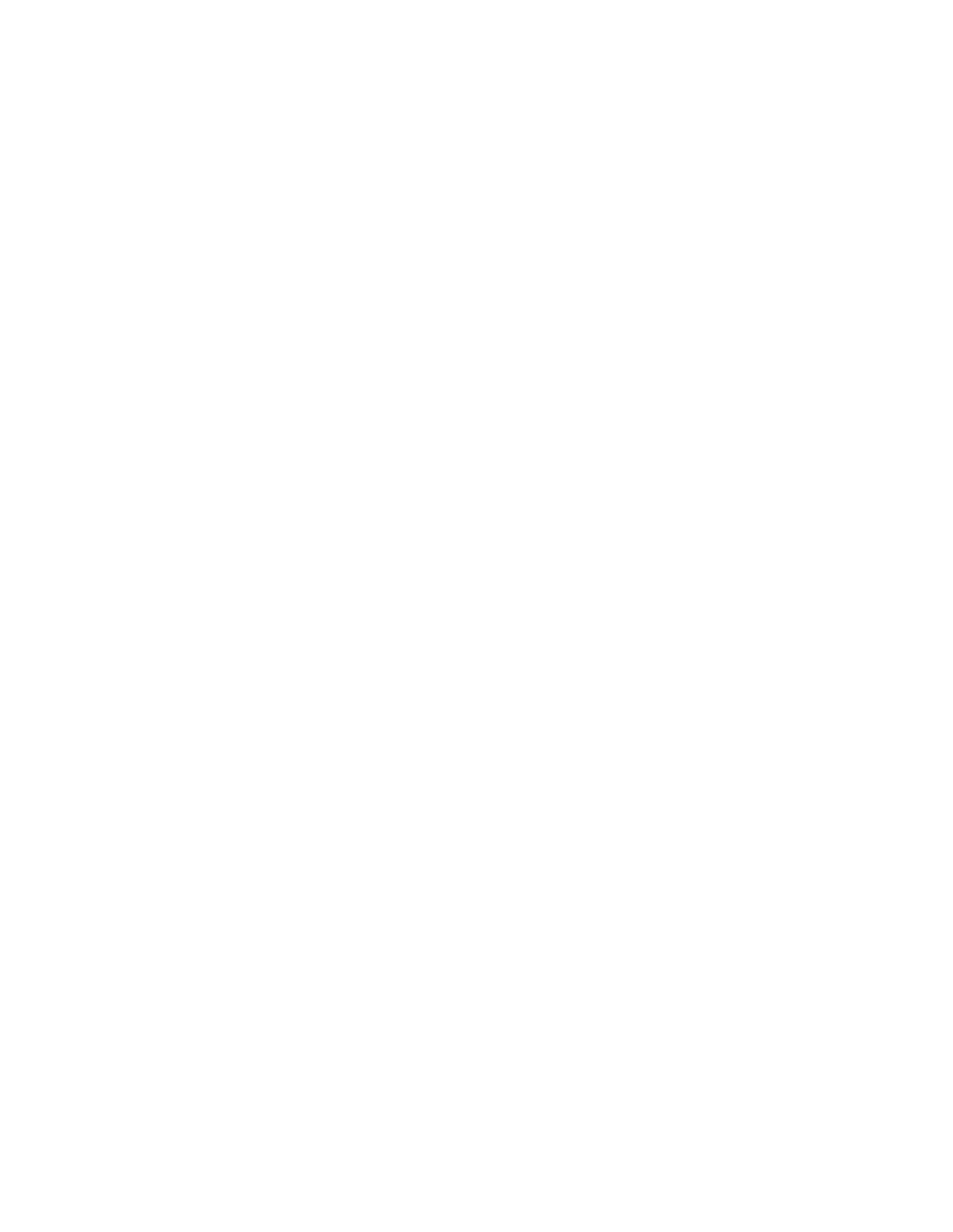

# **College Housing and Residence Life for Education Systems**

**SETUP MANUAL** Step by Step

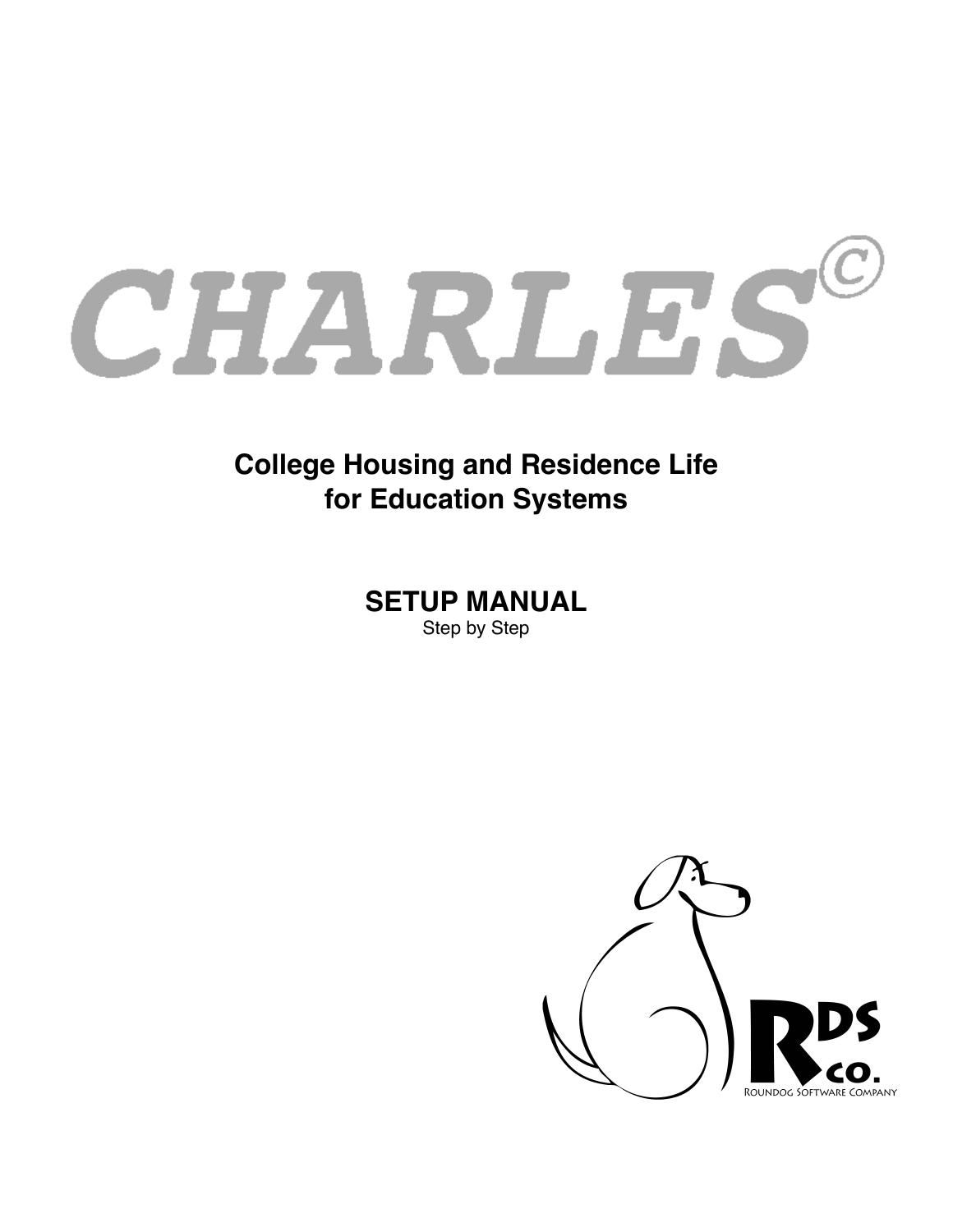Copyright 2009 Roundog Software Co, Roundog, LTD Portions Copyright of Omnis Studio, Tiger Logic Software, Inc.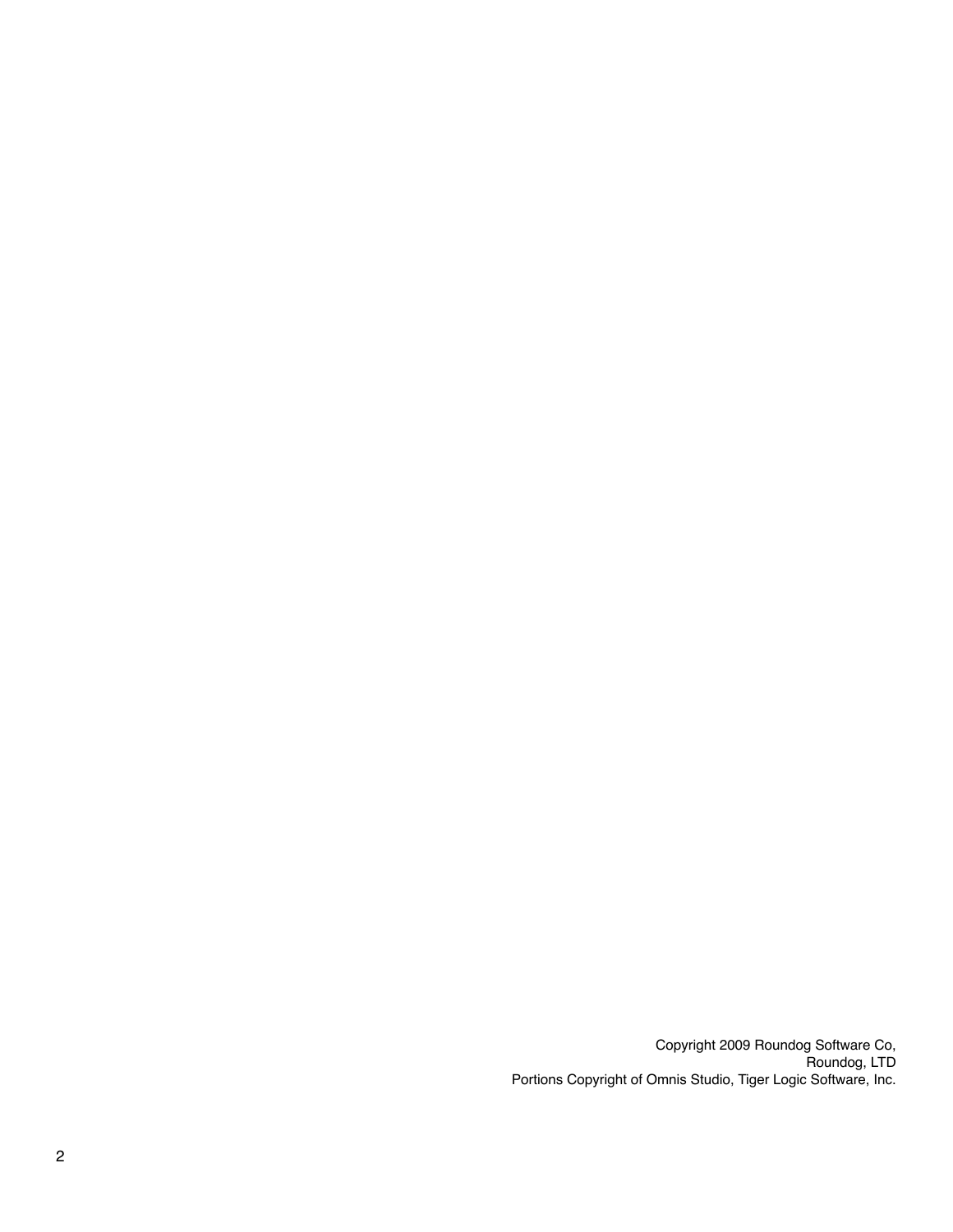| 1. Choose Your Database Back-End                       |    |   |
|--------------------------------------------------------|----|---|
| <b>1.1 DECIDING WHICH BACK-END DATABASE TO USE</b>     | 4  |   |
| 1.2 GATHERING INFORMATION ABOUT YOUR BACK-END DATABASE | 5  |   |
| 2. Install Your CHARLES Software                       |    | 6 |
| <b>2.1 MACINTOSH INSTALLATION</b>                      | 6  |   |
| 2.1.1 Macintosh Administrator Installer                |    |   |
| 2.1.2 Macintosh Client Installer                       | 12 |   |
| <b>2.2 WINDOWS INSTALLATION</b>                        | 13 |   |
| 2.1.1 Windows Administrator Installer                  | 13 |   |
| 2.2.2 Windows Client Installer                         | 19 |   |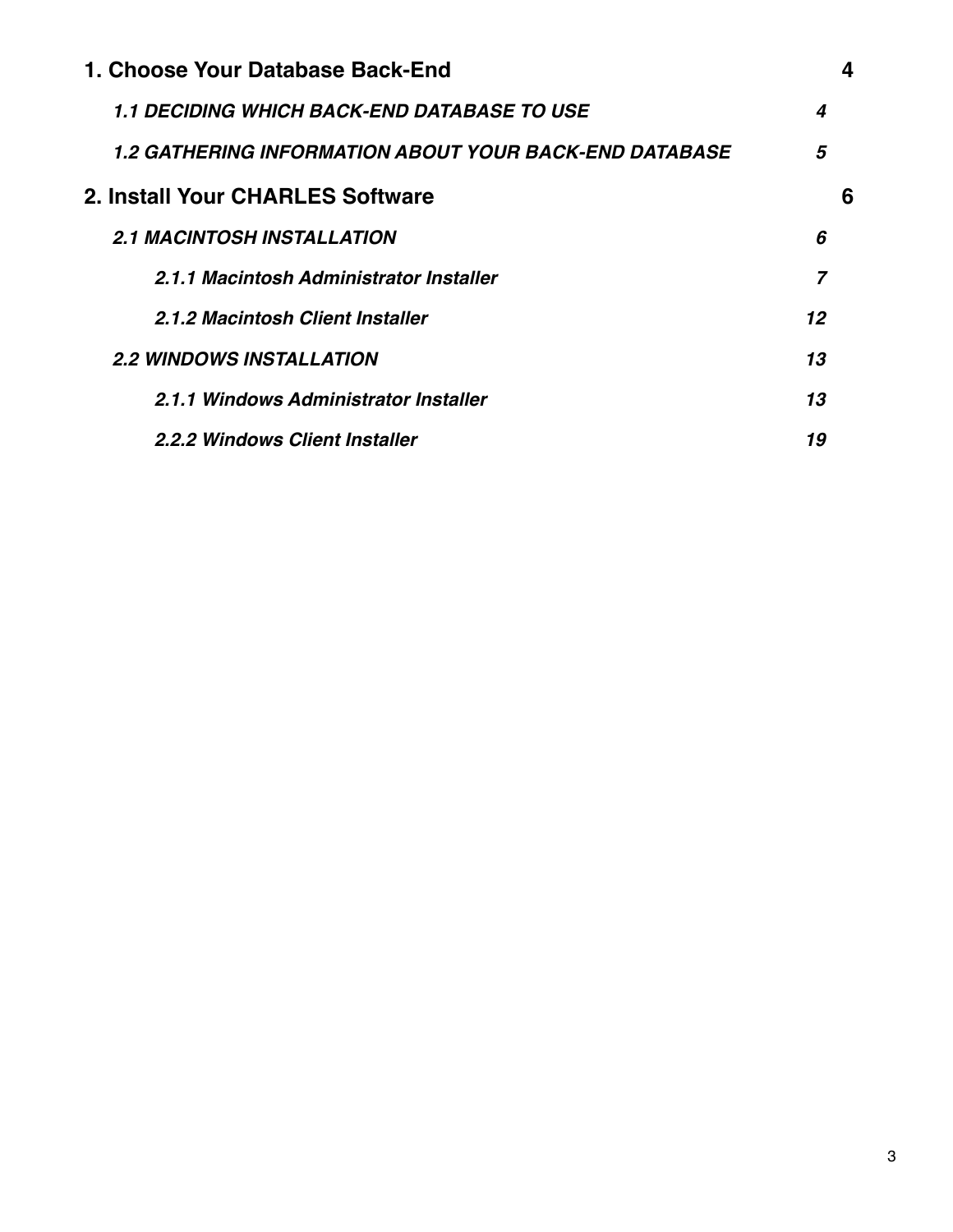<span id="page-4-0"></span>First of all, we'd like to thank you for your purchase of the *CHARLES* system. We hope you will have years of trouble-free productive use.

But, we're sure you are probably anxious to install the program, get it set up and begin using it. We've tried to make the installation and set up as easy and as straight-forward as possible. With that said, however, there are several steps you may need to undertake before you double-click that installer you've just downloaded. Let's walk through them in an orderly fashion.

#### <span id="page-4-1"></span>**1.1 DECIDING WHICH BACK-END DATABASE TO USE**

*CHARLES* is not actually a database. It is the front-end of the database and the look and feel of your database. Your data will actually reside in some other area of your institution's network infrastructure on a machine in your technology area (or under you own desk if you wish). This machine needs to be connected to the internet with a known network address to allow your CHARLES workstations to connect to it.

In many cases, housing departments do not have their own networks or network administrators. If yours does, you will be able to set up everything yourself. If not, you will have to contact your institution's internet technology (IT) department to help decide where this back-end database will be installed, what its network address will be and ensure that its security and firewall protections are configured to enable your users to gain access.

So in order to know what to tell your IT department, you've got to decide which back-end to choose. This may be an easy or a difficult decision. If you don't know much about such things, have a discussion with someone who does. Your choice should be made with whoever will be responsible for maintaining the machine and its connection to the internet. A good rule of thumb is to choose the most robust and reliable back-end database you can afford.

Once that decision is made, you should have it installed (if it isn't already) and configured so you can gain access. For any choice you make, you will have to have a database file or schema started on the back-end. This usually consists of your IT people issuing a CREATE DATABASE command in your database server. When this happens, the database is given a name, a user name to log in with and a password. Your IT department can then inform you the address of the machine and the name of the database you will be connecting and logging into

The current selection of choices for your database back-end are shown in the following list\*:

- Frontbase
- MySql version 5 or better
- PostgreSQL
- Oracle 9i, Oracle 10.1, Oracle 11.1

\*(All of these relational database management systems (RDMS) are currently certified to work with *CHARLES*. We intend to provide access in future releases to Sybase, MS Sequel Server and OpenBase. We have no particular bias for or against any of the available choices. The ordering of the above list is merely alphabetical and should not imply any bias.)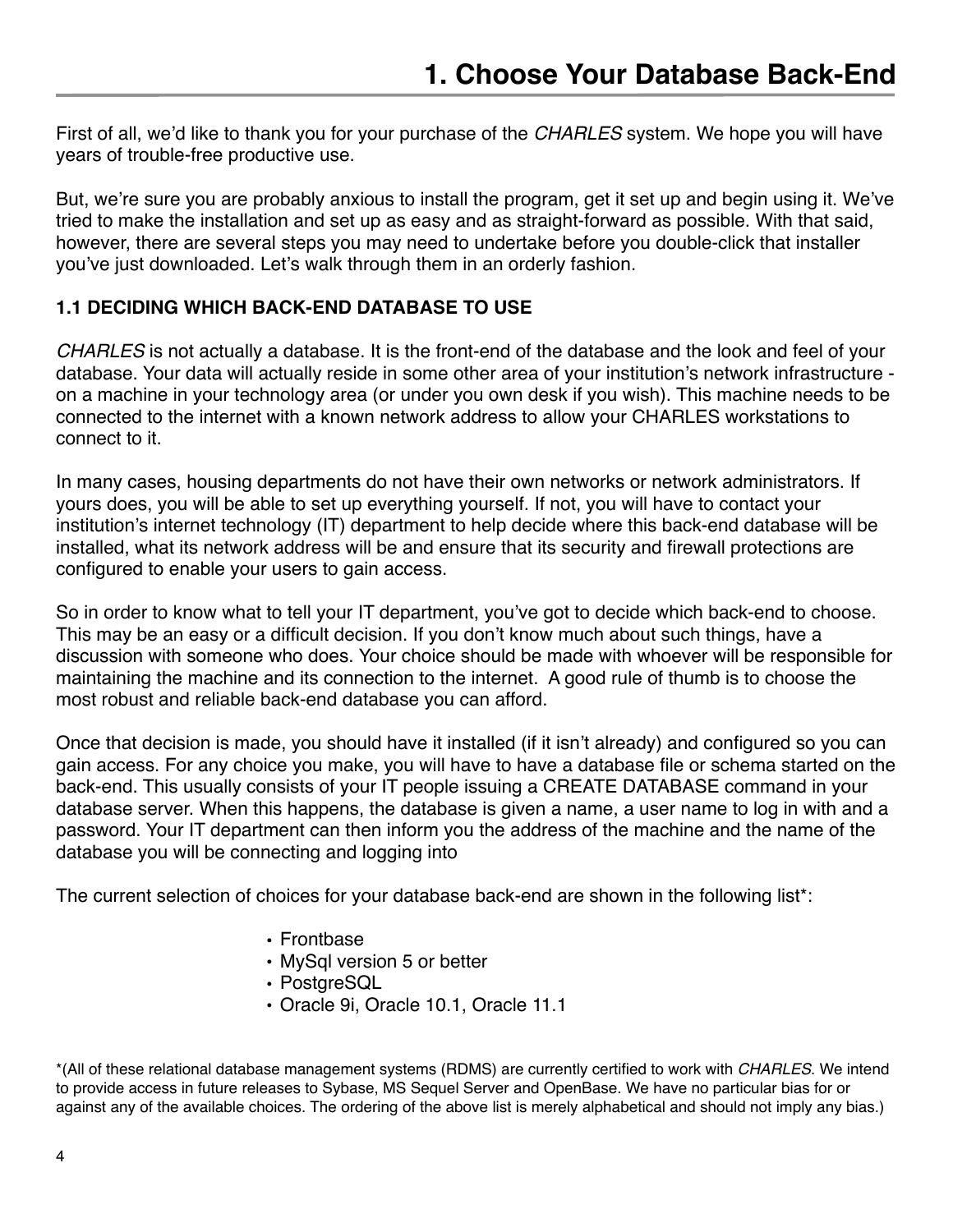## <span id="page-5-0"></span>**1.2 GATHERING INFORMATION ABOUT YOUR BACK-END DATABASE**

Once your back-end database choice has been determined, you must retrieve the information from your IT department about how *CHARLES* will connect to it. The pieces of information that will be required are outlined in the following table (which you can use as a worksheet).

| <b>Required Information</b>                                   | <b>Value</b> |
|---------------------------------------------------------------|--------------|
| Your Database Vendor                                          |              |
| DNS name or IP address of your DB server                      |              |
| Database Name                                                 |              |
| Database User Name                                            |              |
| Database User Password                                        |              |
| <b>Test Database Name</b>                                     |              |
| Path to Oracle Home*<br>(*only required for Oracle back-ends) |              |

Table 1.1 - Information required for system setup.

As you can see from this table, you will need to collect these pieces of information from your IT department. Your database vendor is simply the choice made in section 1.1. The DNS name of your database server (or IP address) is the server's internet location (like "myserver.mycollege.edu"). The database name will be the name of the back-end database that was created with the CREATE DATABASE command (it should be something like "HOUSING" or "RESIDENTS" but it's really up to you). The User Name and Password entries pertain to your database, not to the server.

The Test Database Name may or may not be relevant to your institution but we suggest that you create a test database on your server for testing and training purposes. (You could call this "HOUSINGTEST" or something similar.) The Path to Oracle Home is only used in Oracle installations. (Please refer to the appendix for the discussion on Oracle in the appendix.)

Once you have collected all of these parameters, you are ready to install your *CHARLES* software.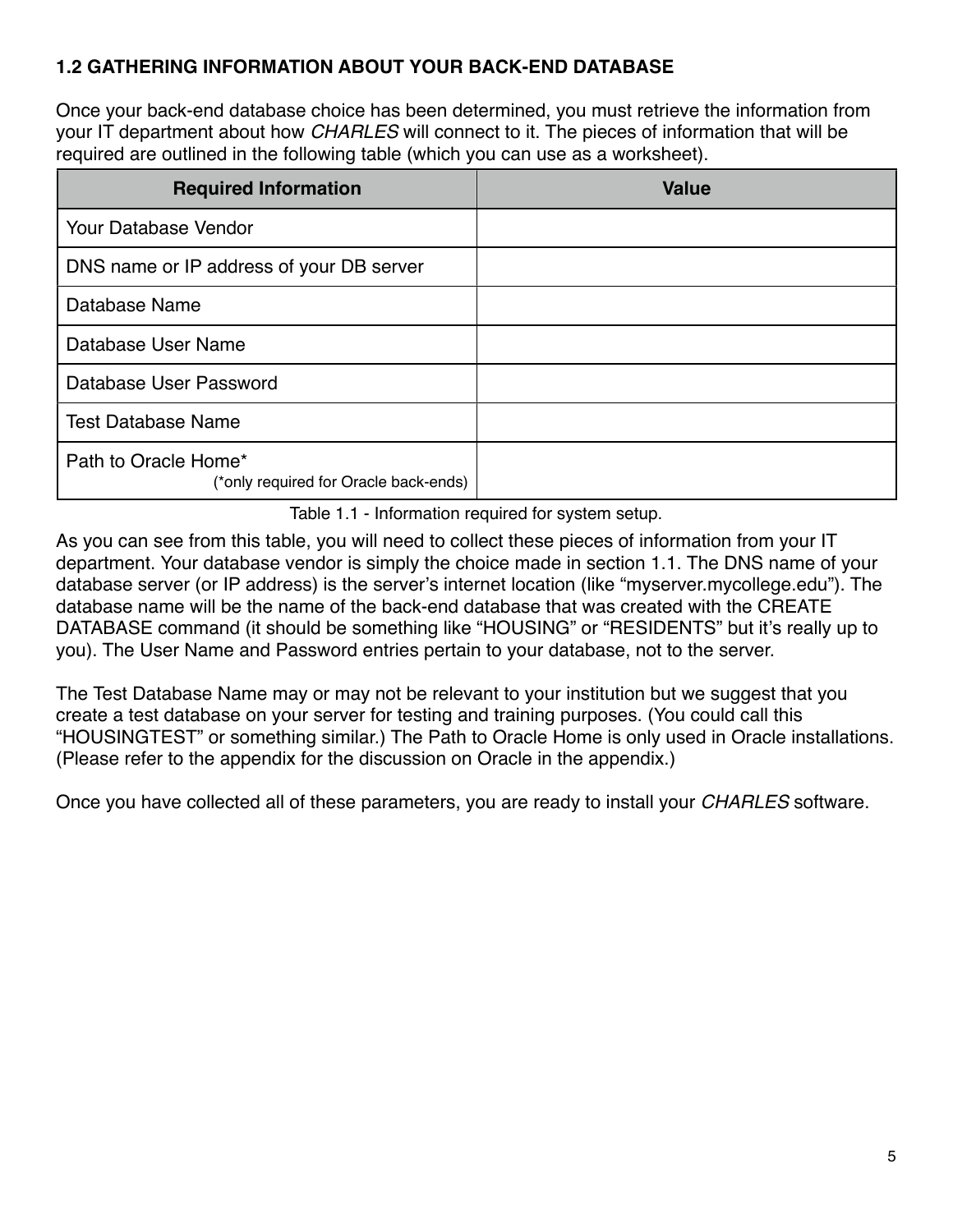<span id="page-6-0"></span>*CHARLES* software comes in a package which you install on each of your client machines. It contains all of the programs, functions and connection mechanisms to allow it to connect to your back-end database server. Installation is fairly simple but we'll walk through it for each of the desktop operating systems you may be using.

#### <span id="page-6-1"></span>**2.1 MACINTOSH INSTALLATION**

When you download *CHARLES* from our website, you will receive a .dmg file. Double-click the file to mount the disk image. Figure 2.1 shows what you will see when the disk image is mounted.



Figure 2.1 - A Macintosh mounted disk image of the *Charles©* Installer Disk.

If you acquired a CD release of CHARLES, you would be seeing the same thing when the disk is inserted.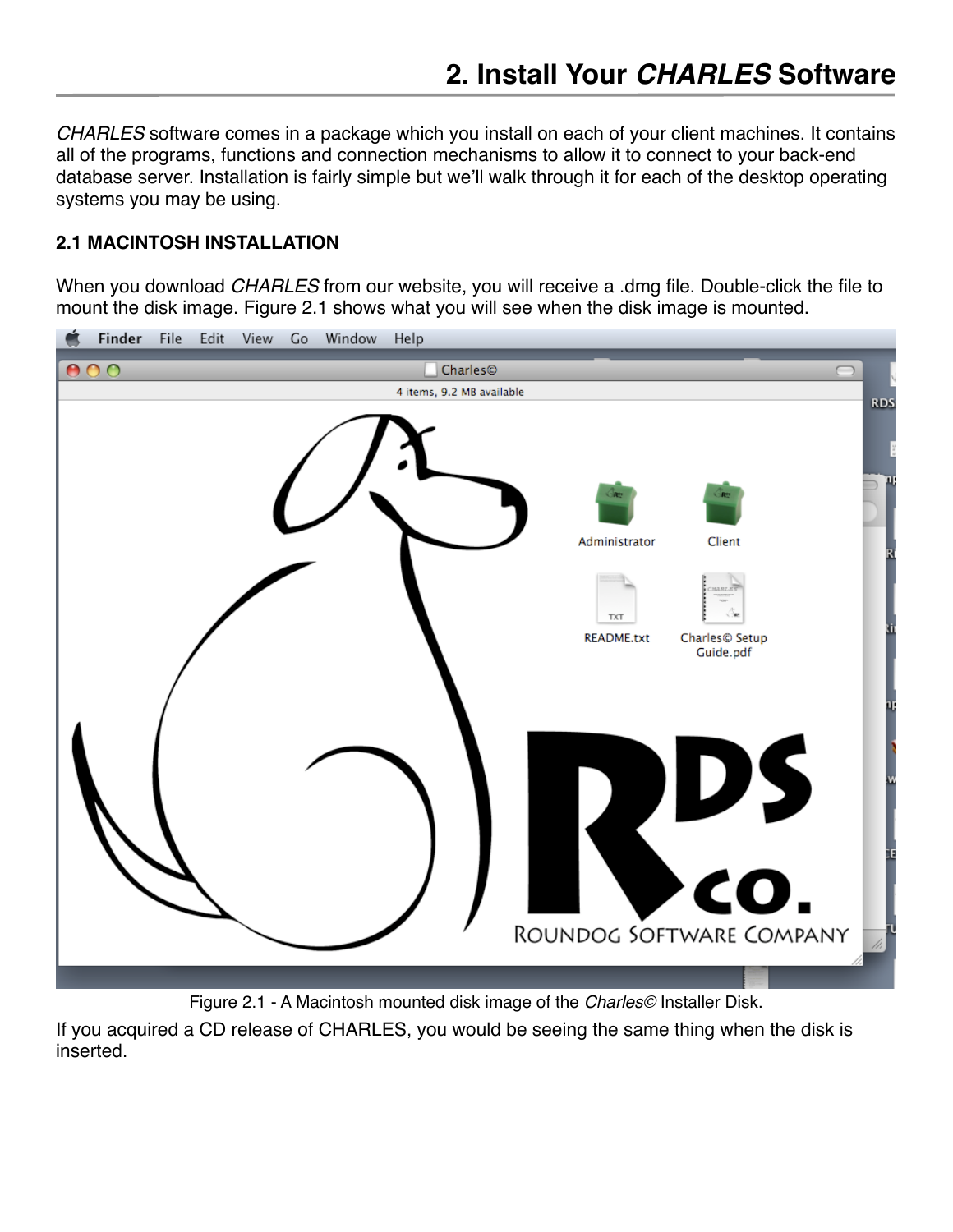Notice that there are two versions you may install, an Administrator and a Client. If you are installing *CHARLES* for the first time, you are probably the administrator and should install the Administrator version. If not, refer to the Client Installation section further on in this chapter.

## <span id="page-7-0"></span>**2.1.1 Macintosh Administrator Installer**

The Administrator Installer Icon is a folder containing what appears in figure 2.2.



Figure 2.2 - The Administrator folder of the *Charles©* Installer Disk.

The file called CharlesAdmin.mpkg is a double-clickable installer that will place all the necessary files on your computer. This package contains the administrator version of *CHARLES*. It should be noted that the Administrator Version does not differ from the Client Version, except in the fact that the Administrator Version behaves a bit differently upon first launch due to the method *CHARLES* uses to keep your clients updated.

If you have not read the version control section of the Concepts manual, *CHARLES* maintains a copy of its code inside of your database. Each time you, or one of your users launches the program,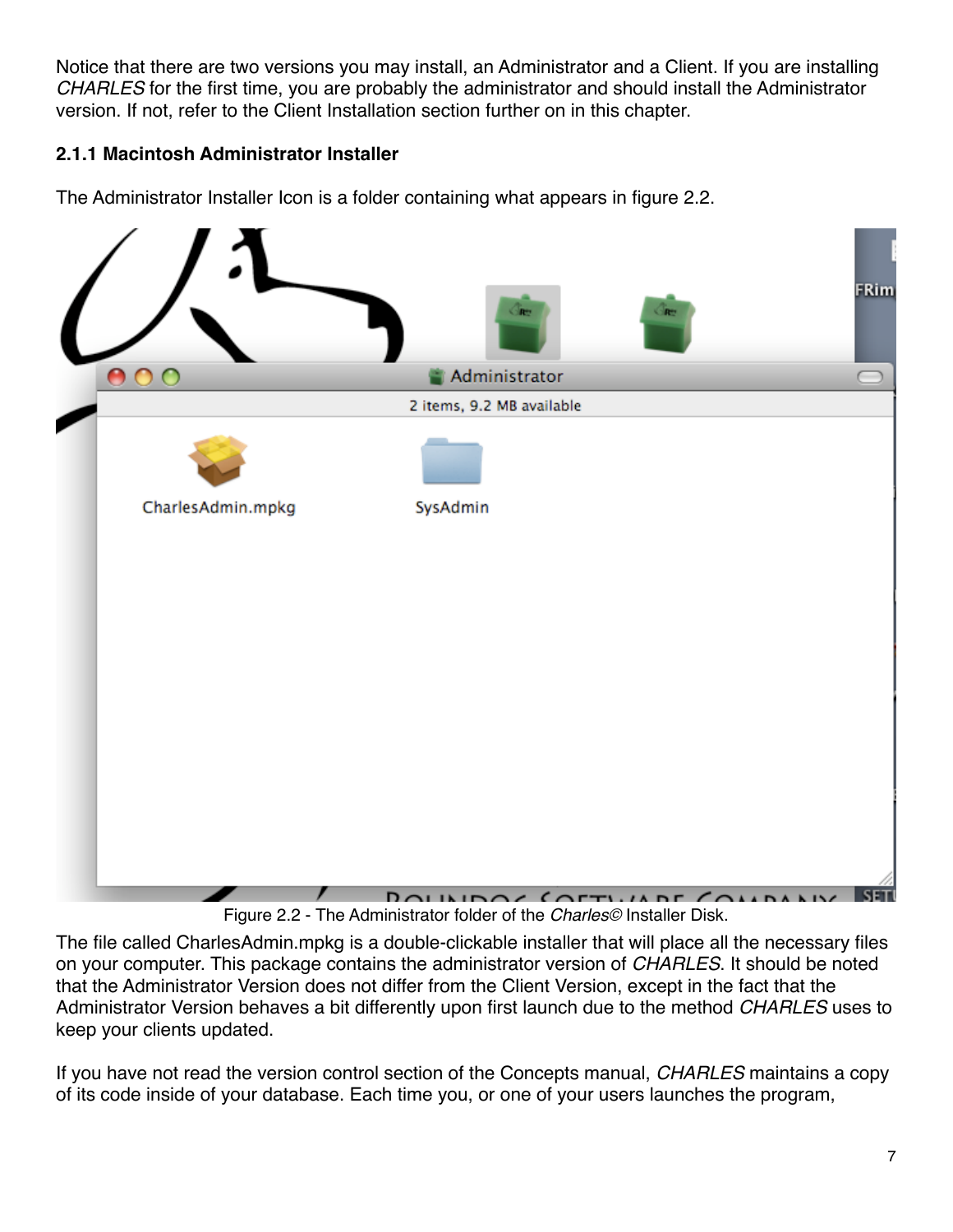*CHARLES* rebuilds itself with the current copy of its code from your database. The Administrator Version allows you to attach to your database and place the current version of CHARLES code into your database. Once you, as administrator, are connected to your database, this will be your first job.

Once you have installed the Administrator Version, you will find it in your Applications folder. Doubleclick the CharlesAdmin program to start.

The first *CHARLES* window we encounter is where you enter your user name, institution name and serial number. Do this and press the OK button. (figure 2.3)

|           | Please enter your serial number. |
|-----------|----------------------------------|
| Serialize | Charles<br>Plugins               |
|           | <b>User Name:</b><br>Company:    |
|           | Serial Number:<br>Cancel<br>ОΚ   |

Figure 2.3 - Your name, company and serial number must be entered.

Once you have entered this information, you are warned that your system needs a directive file. The directive file is stored within your version of *CHARLES* and will point your program to your database.

You create your directive file using the information you collected using table 1.1 in the prior chapter.

Figure 2.5 shows the window into which you should enter that information.

| Unable to continue                                                      |
|-------------------------------------------------------------------------|
| Your system has no directive file. Would you like to create one<br>now? |
| No<br>Yes                                                               |

Figure 2.4 - After entering serialization details, we need a directive file.

Once you have entered your directive information, *CHARLES* will attempt to connect to your database. If it is successful, and is connecting for the first time, *CHARLES* will create all the database tables needed to run your operation.

After creating the tables, you will be prompted to provide some information about your institution and you are on your way. The Concepts manual discusses Institution Specifics in chapter 12. The window you see is to enter your institution's specifics. At the very least, you should enter your institution's name. You will be allowed, once you've finished the setup, to return and update all of your institution's information. Please refer to the Concepts manual for further instruction.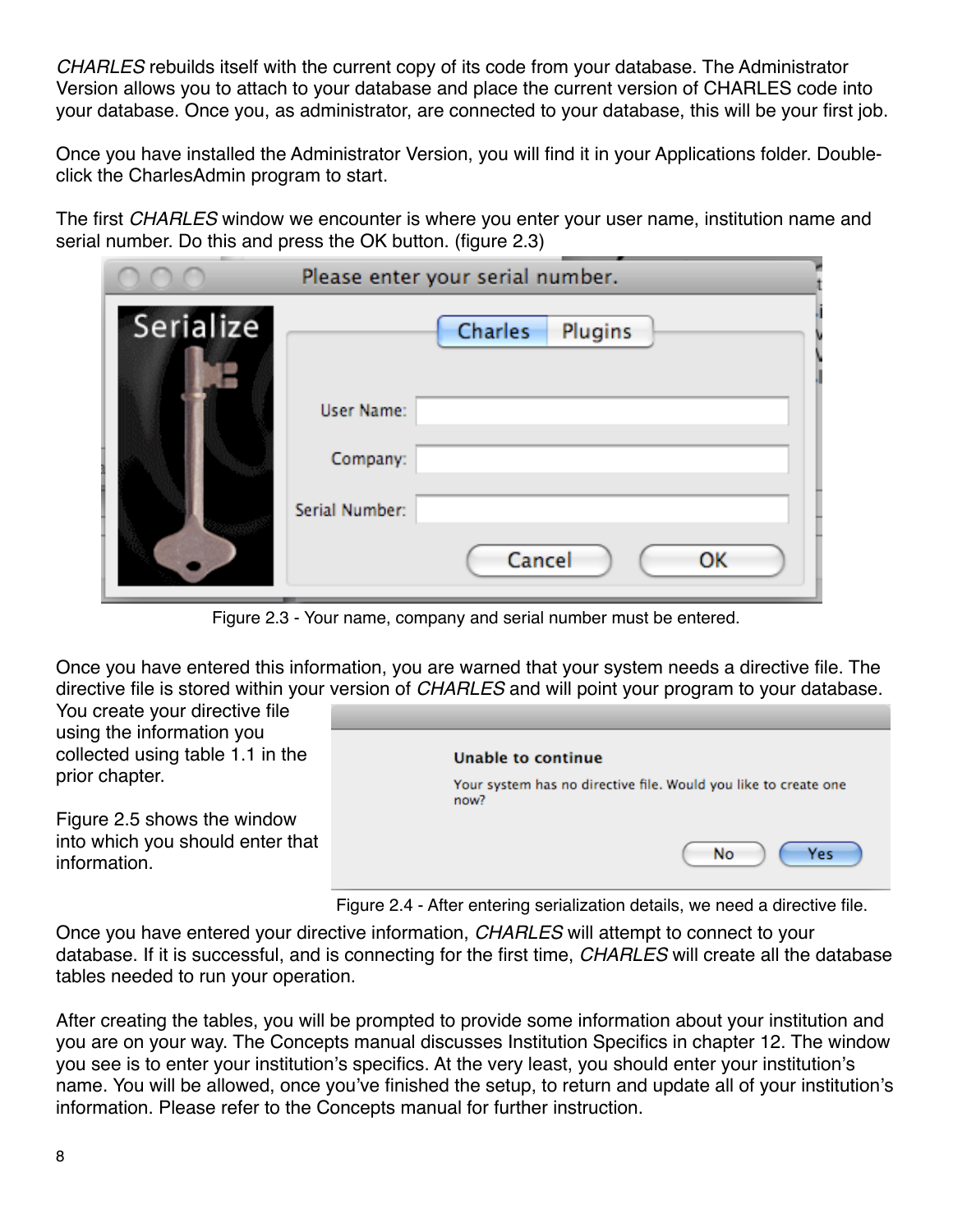|                                     | Setup DB links |  |
|-------------------------------------|----------------|--|
| Select Back End Database Type:      | Select DB<br>▼ |  |
| IP address or DNS name of database: |                |  |
| Port number (if necessary):         |                |  |
| Database Name:                      |                |  |
| Database user:                      |                |  |
| Database Password:                  | <b>OK</b>      |  |
| Test Database Name:                 | Cancel         |  |

Figure 2.5 - The information needed to create your system's directive file.

Figure 2.6 shows the Institution Specifics window for you to enter this information.

|                             | <b>MYSCHOOL</b>                                                                                                                      | My School of Arts<br>Somewhere, US<br><b>System Preferences</b><br><b>Pictures</b>                                                      | <b>Name</b>                                                                 | My School Of Arts              | Insert        |
|-----------------------------|--------------------------------------------------------------------------------------------------------------------------------------|-----------------------------------------------------------------------------------------------------------------------------------------|-----------------------------------------------------------------------------|--------------------------------|---------------|
|                             |                                                                                                                                      | <b>System Preferences</b>                                                                                                               |                                                                             | $\blacksquare$<br>Default Term | Find          |
| <b>Billing System</b>       | <b>O</b> Use Internal Billing System<br>○ Export to IA/SIS Billing<br>◯ Export to SCT/Banner Billing<br>○ Export to Other Billing    | SMTP server:                                                                                                                            |                                                                             | <b>Current Version</b>         | Edit          |
| Meal<br>Plans               | to Do not use Meal Plan Functions<br>◯ Export to Diebold/Griffin System<br>Export to Blackboard System<br>O Use Internal Punch Cards | eMail Return Address:<br>eMail Suffix:<br><b>SMTP User Name:</b><br>(for authentication)<br>SMTP User Password:<br>(for authentication) |                                                                             |                                | <b>Delete</b> |
| Registration<br>System      | to Do not export addresses<br>○ Export to IA/SIS System<br>◯ Export to SCT/Banner System<br>○ Export to Other System                 | Web Home:<br>Web Server:                                                                                                                |                                                                             |                                |               |
| <b>Facilities</b><br>System | <b>OD DO NOT Include Facilities Tracking</b><br>◯ Include Facilities Tracking                                                        | <b>Room</b><br>Changes                                                                                                                  | C Handled in Academic Year Housing<br>◯ Handled in Residence Life Functions |                                |               |
| Use SSN as Student ID       | System allows smoking                                                                                                                | System generates estimates                                                                                                              |                                                                             | Summer as Academic Term        | <b>OK</b>     |

Figure 2.6 - The type of information you should enter as your institution's specifics.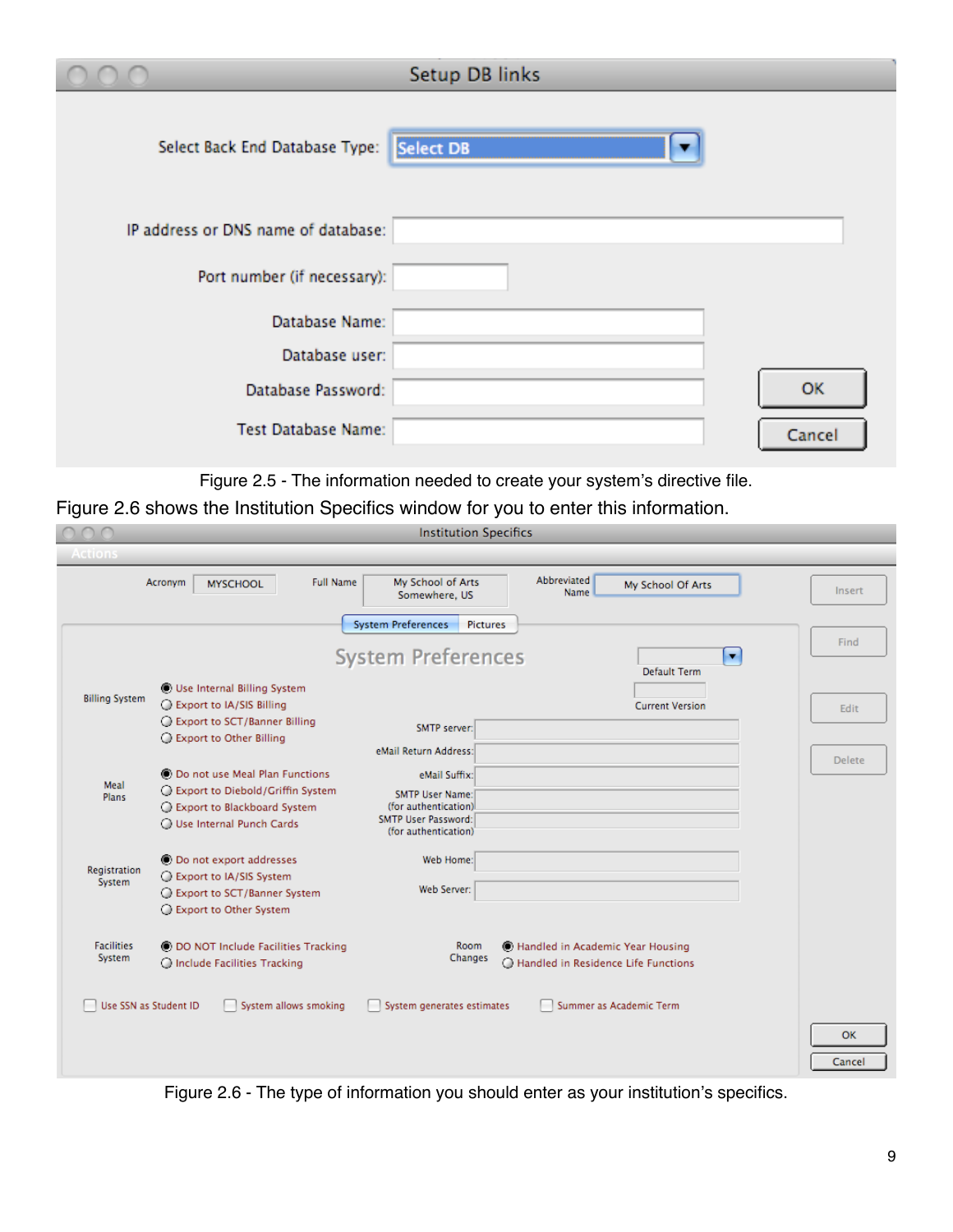Finally, you should see the main *CHARLES* working window. If you get this far, you're ready to go.

The system is configured with a default user and password. The user's name is Admin, Systems and it's user login is Admin. Therefore, the password is SyAd and you will be prompted to change it as soon as you attempt to log in. Change it to something you will remember and something that no one else knows. Otherwise, anyone who knows this password will have total access to all functions of the system.

The final step is to place copies of your programs into the change management section of Systems Administration. Once you are logged in and your password changed, you can access the functions on the left of the working window. Double-click on Systems Administration and click on Version Updates.

When you installed CharlesAdmin.mkpg, a folder was placed on your root drive called CHARLES©. In it you will find a folder called Libraries. These are the two files you must add to your Version Updates working window. (figure 2.7)

|                                                                                                                                                                                                                                                                                                                             |                        | My School Of Arts                                                                                                                                                    |                                                                      |
|-----------------------------------------------------------------------------------------------------------------------------------------------------------------------------------------------------------------------------------------------------------------------------------------------------------------------------|------------------------|----------------------------------------------------------------------------------------------------------------------------------------------------------------------|----------------------------------------------------------------------|
|                                                                                                                                                                                                                                                                                                                             |                        |                                                                                                                                                                      |                                                                      |
| Logoff<br>Admin                                                                                                                                                                                                                                                                                                             |                        |                                                                                                                                                                      | <b>CHARLES®</b>                                                      |
|                                                                                                                                                                                                                                                                                                                             | <b>Version Updates</b> |                                                                                                                                                                      | College Housing Assignment & Residence<br>Life for Education Systems |
| <b>Academic Year Housing</b><br><b>Residence Life</b><br><b>Summer Housing</b><br><b>Systems Administration</b><br><b>Term Tables</b><br><b>System Tables</b><br>Data Import Utility<br><b>Institution Specifics</b><br>Trouble Tickets Admin<br><b>User Groups</b><br>Users<br><b>Version Updates</b><br><b>Web Portal</b> |                        | <b>Insert New</b><br>Version of<br><b>CHARLES</b><br><b>Insert New</b><br>Verison of<br><b>UPDATER</b><br><b>Update History</b><br><b>Last Modified</b><br>Component |                                                                      |
| <b>Using Real Data</b>                                                                                                                                                                                                                                                                                                      |                        |                                                                                                                                                                      | copyright ® 2009                                                     |

Figure 2.7 - The Version Updates working window.

There are two buttons and a list on this working window. One is to insert a new version of Charles. The other is to insert a new version of something called Updater. Charles versions are named "Charles.lbs" while updater versions are named "acopy.lbs". Click on the Charles button and you will be prompted for a file to insert. Navigate to the CHARLES©:Libraries folder and choose "Charles.lbs". You will be told whether or not the process succeeded.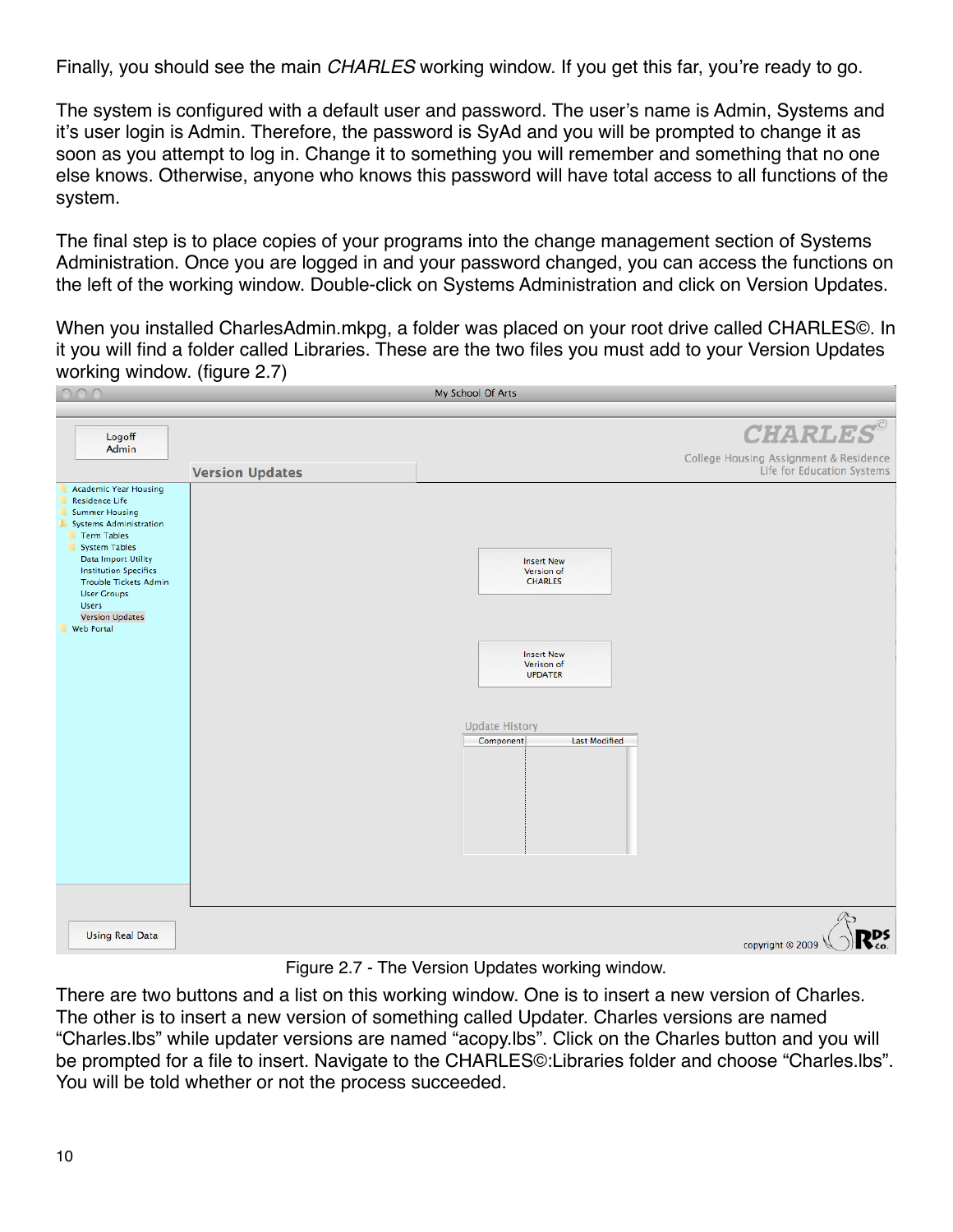Now do the same for the Updater button only, this time, select "acopy.lbs" from the same CHARLES©:Libraries folder.

You'll notice that the list will show you the updater libraries you have added to your database. (Figure 2.8)



It may be important to point out that you may have many copies of the updaters in your database. You should know that when launching the *CHARLES* application, *CHARLES* will always refresh your local copy of both the Updater and the *CHARLES* code based upon the newest edition that exists in your database. If you have entered something in error, you need only double-click the line in the Update History list to delete it from your database. So, over time, if you wanted to go back in time to a prior version of *CHARLES*, simple double-click your way through the list until you are using the version you wanted. For maintenance purposes, you may want to delete old versions upon entry of a newer version. We leave that up to you.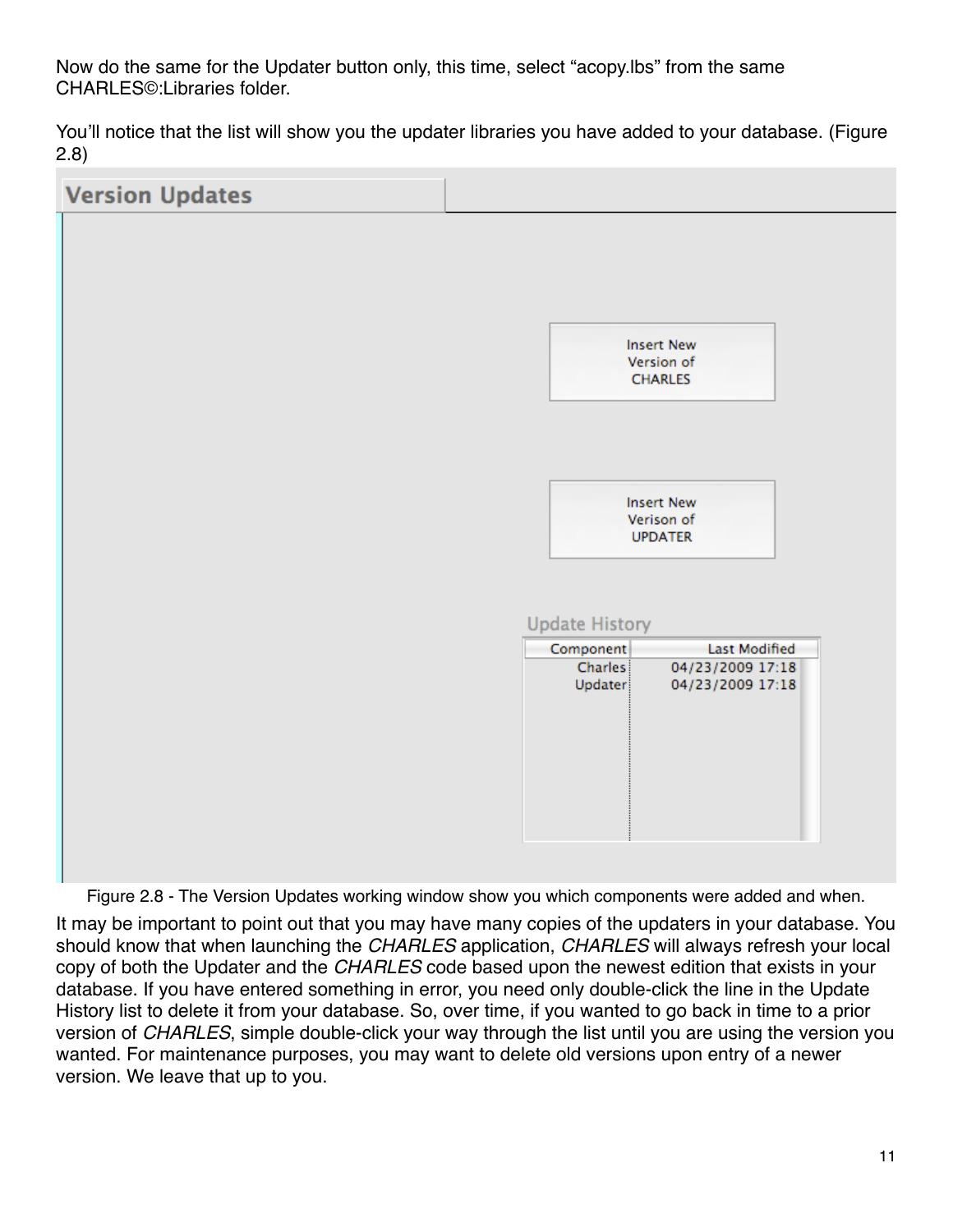Another thing we should point out here. The Admin user (out of the box) has only full access to Systems Administrator functions. In order for the Admin user to have additional access, you will need to use the User Groups functions to grant further access. While you're there, you may want to create other groups to attach all of your users to.

### <span id="page-12-0"></span>**2.1.2 Macintosh Client Installer**

The Macintosh Client installation is very much the same as that of the administrator - but is lacking in all the *CHARLES* set up functions. Basically, if you follow these instructions, your database will already be running and your clients should be able to immediately connect once they have entered their user information, serial number and completed the directive file information window. Figure 2.9 shows what is in the mounted disk image if you open the Client folder.



Figure 2.9 - The client folder of the install disk image.

When you double-click the Charles.mpkg, *CHARLES* will be installed into your Applications folder, and its documentation will be installed on the root of your system drive in a folder called CHARLES©.

Upon initial launch of *CHARLES*, you will be prompted for your name, institution and serial number. You will then be told that there is no directive file so you'll have to complete the Setup DB Links window we saw in figure 2.5. Once these things are done, your client will be connected to your database. Once the window appears showing your institution's name, you will know that the connection was successful. Of course, your users will need their own password to log into *CHARLES* and begin working.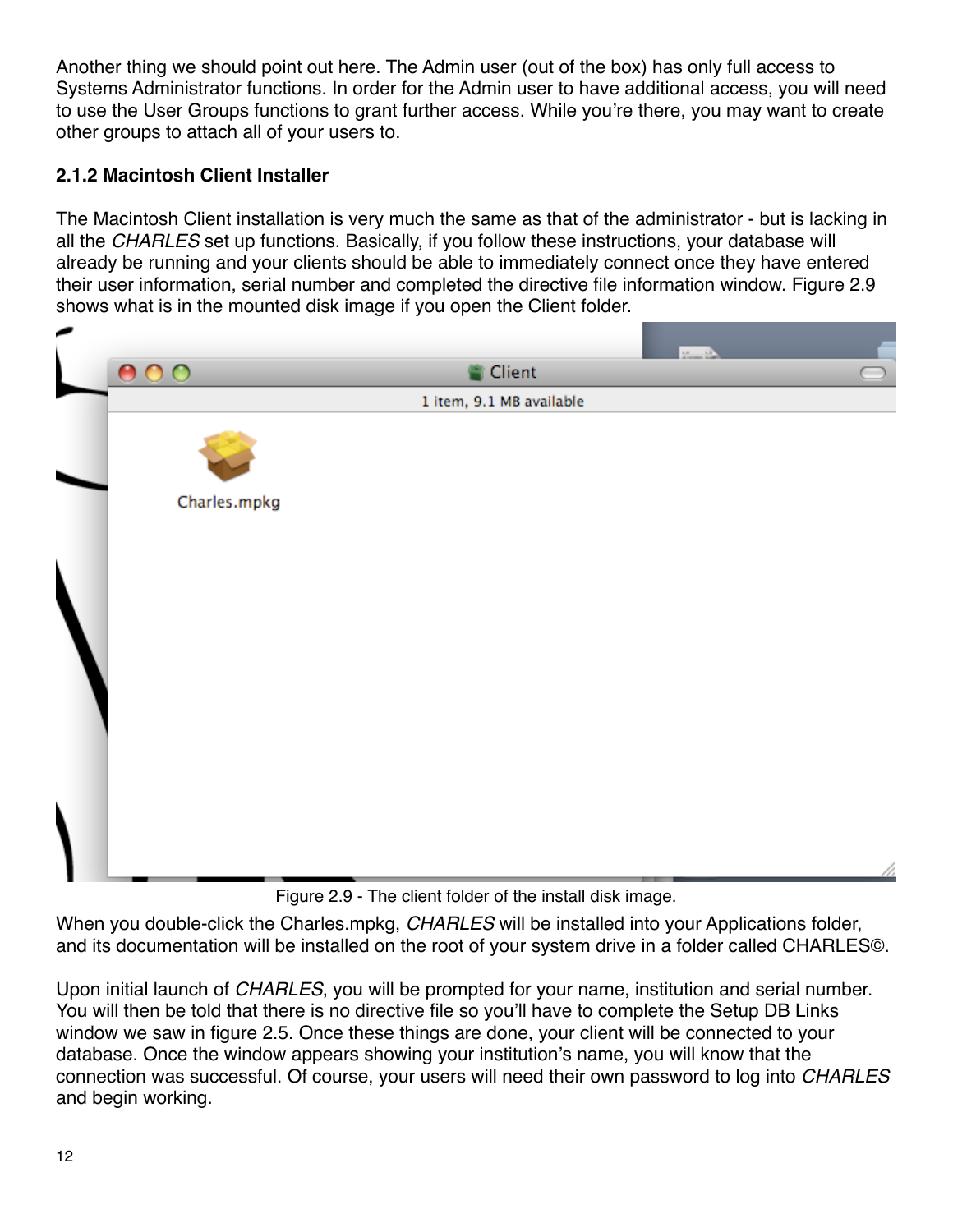# <span id="page-13-0"></span>**2.2 WINDOWS INSTALLATION**

#### <span id="page-13-1"></span>**2.1.1 Windows Administrator Installer**

When you download CHARLES from our website, you will receive a folder containing two installer programs; the CharlesAdmin.msi and the Charles.msi (figure 2.10).



Figure 2.10 - The downloaded folder containing the two *Charles* installers.

Of course, the CharlesAdmin.msi is for the Administrator installation, leaving Charles.msi for your client installations.

If you are the administrator, and your system has not yet been set up, double-click on the CharlesAdmin.msi package. You will be guided through the installation.

It is important to note that these installer packages will suggest that you restart your Windows environment. While this is not entirely necessary for Charles to operate, there are four fonts that are installed into your Windows environment that CHARLES requires to maintain its look and feel. CHARLES will behave normally without restarting your computer - but it may not look entirely right until you restart.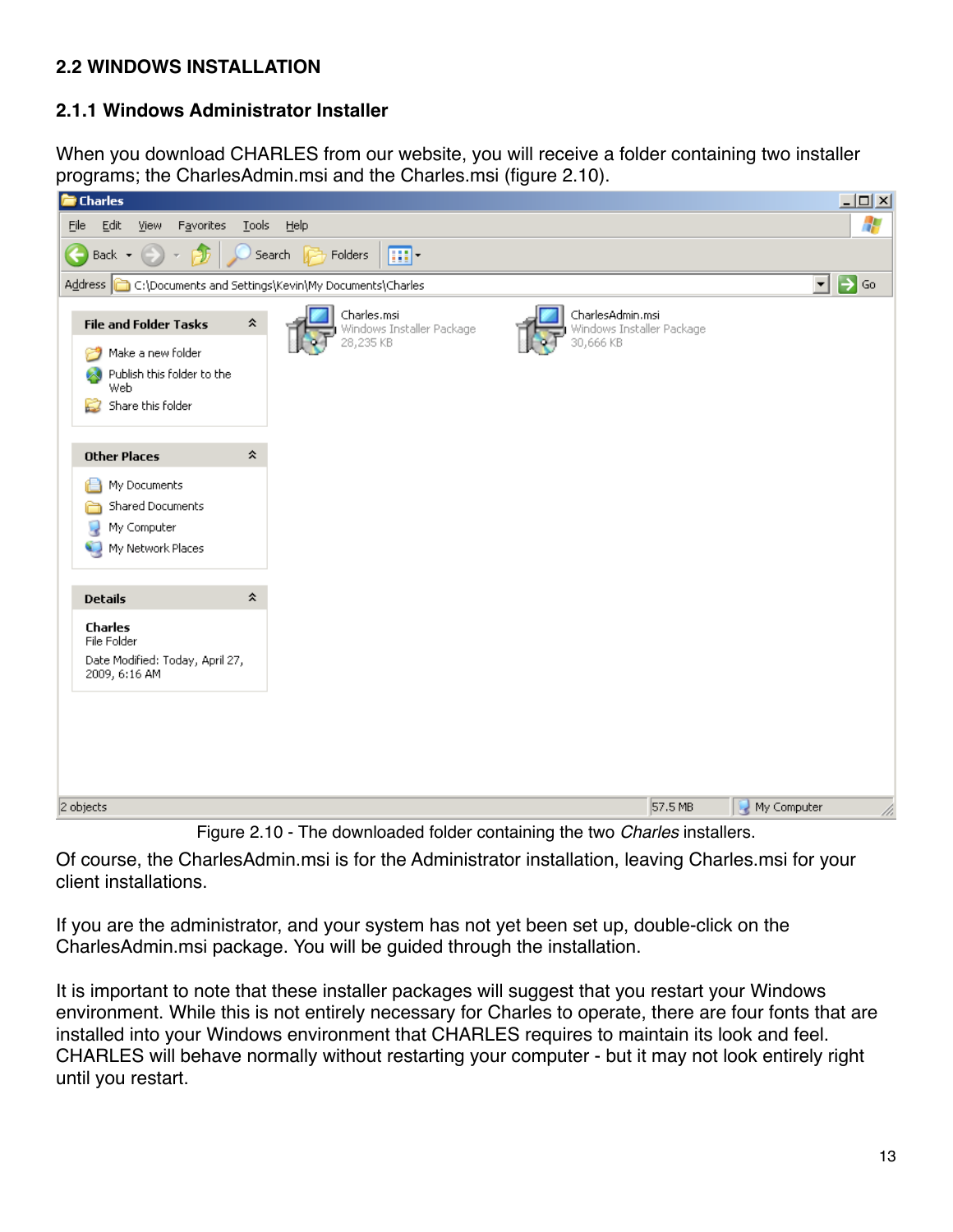Figures 2.11 through 2.14 show you the steps along the installation path.



Figure 2.11 - The CharlesAdmin installer process.

| CharlesAdmin Setup                                                                                              |        |
|-----------------------------------------------------------------------------------------------------------------|--------|
| <b>Select Installation Folder</b><br>This is the folder where CharlesAdmin will be installed.                   |        |
| To install in this folder, click "Next". To install to a different folder, enter it below or click<br>"Browse". |        |
| Folder:                                                                                                         |        |
| C:\Program Files\Roundog Software Company\CharlesAdmin\<br>Browse                                               |        |
|                                                                                                                 |        |
|                                                                                                                 |        |
|                                                                                                                 |        |
| Advanced Installer<br>Next<br>$<$ Back                                                                          | Cancel |

Figure 2.12 - The standard location on your drive for the CharlesAdmin program to reside.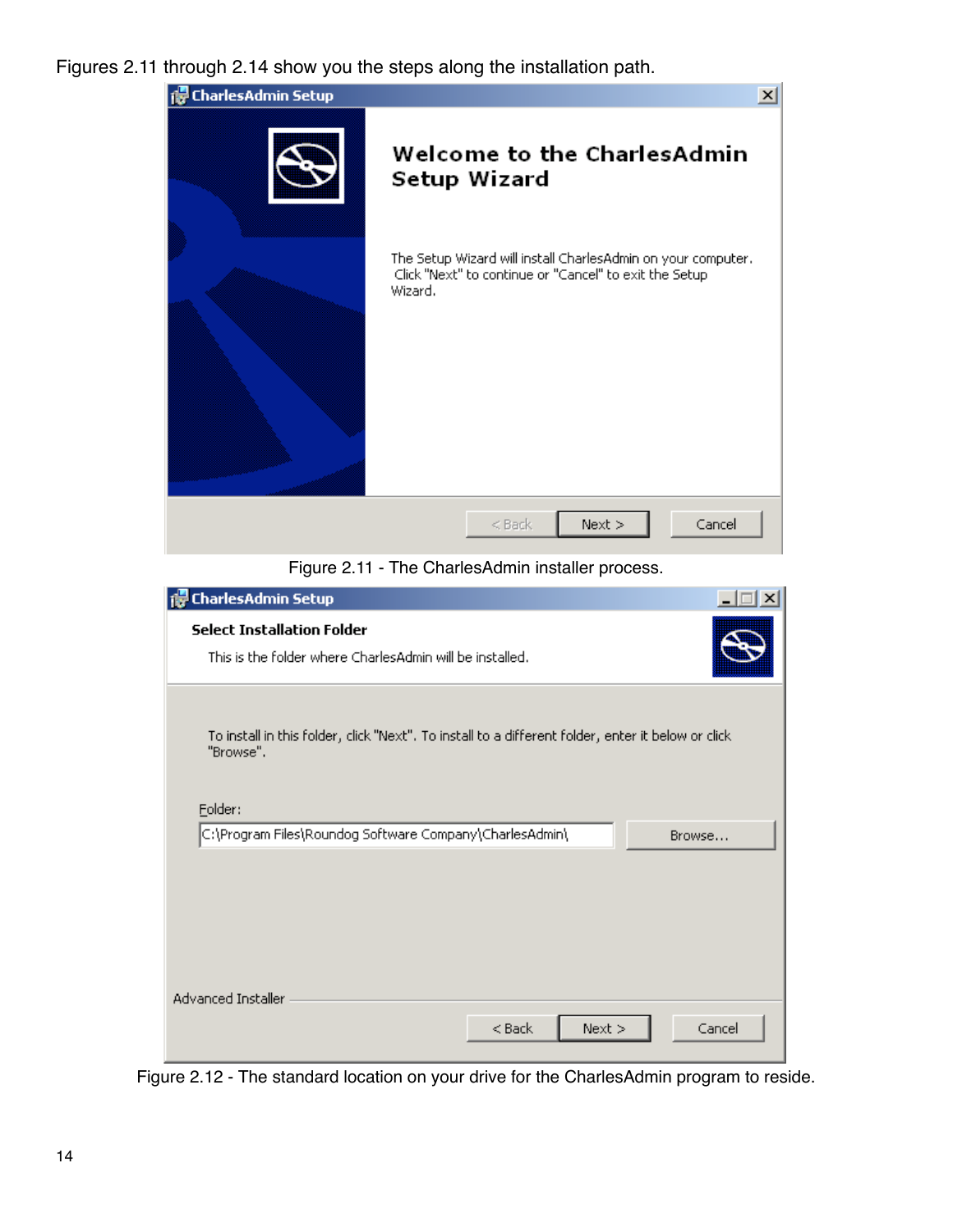

| <b>Installer</b> Information                                                                                                                                                       |  |
|------------------------------------------------------------------------------------------------------------------------------------------------------------------------------------|--|
| You must restart your system for the configuration<br>changes made to CharlesAdmin to take effect. Click<br>"Yes" to restart now or "No" if you plan to manually<br>restart later. |  |
| No<br>Yes                                                                                                                                                                          |  |

Figure 2.14 - CharlesAdmin installer suggests you restart your system.

Once you have finished this process, you will find a copy of the Charles.exe program in your Start Menu and a shortcut on your desktop. The CharlesAdmin.msi package will also have installed four fonts into your fonts folder, and placed copies of the documentation into

It should be noted that the Administrator Version does not differ from the Client Version, except in the fact that the Administrator Version behaves a bit differently upon first launch due to the method *CHARLES* uses to keep your clients updated.

If you have not read the version control section of the Concepts manual, *CHARLES* maintains a copy of its code inside of your database. Each time you, or one of your users launches the program, *CHARLES* rebuilds itself with the current copy of its code from your database. The Administrator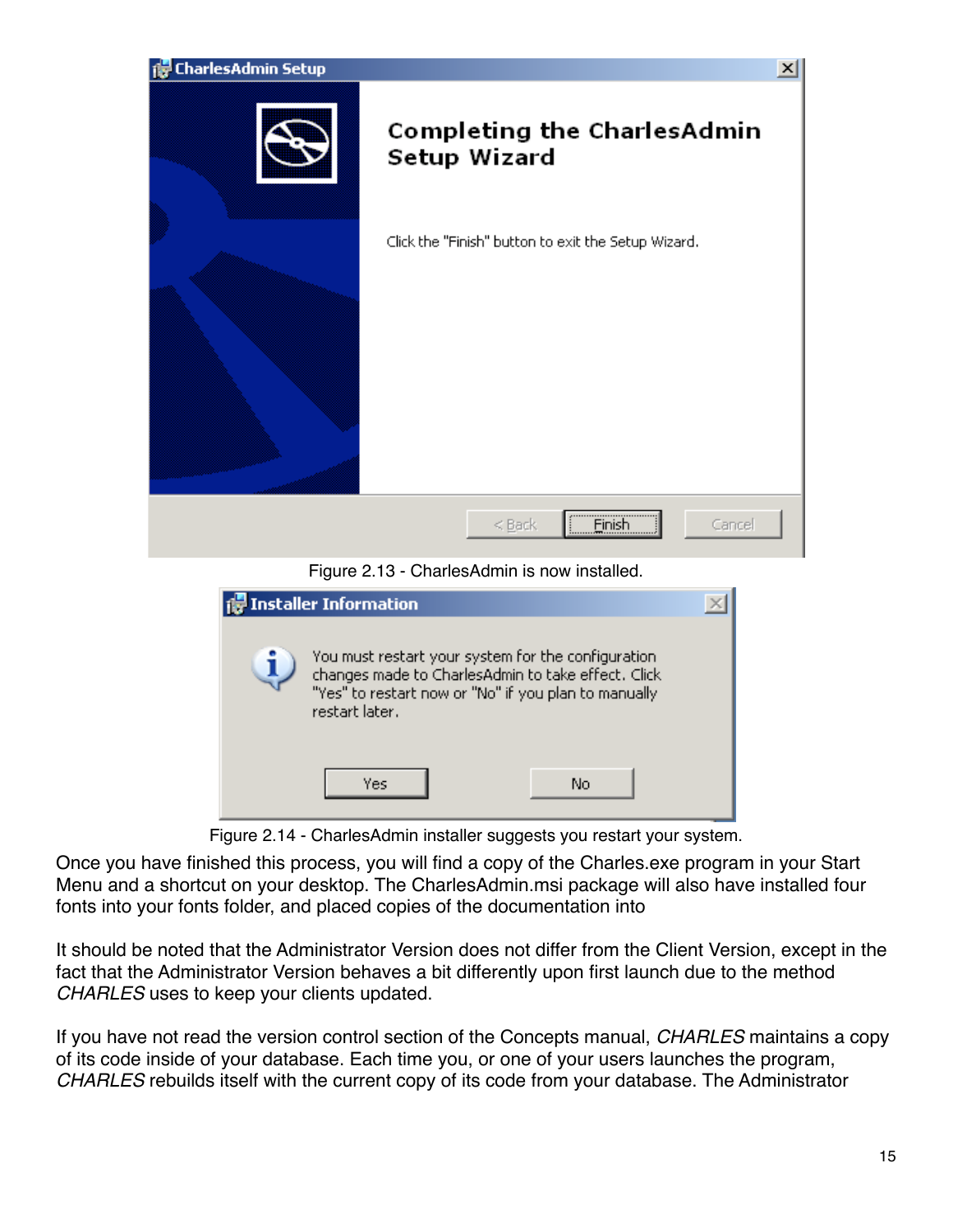Version allows you to attach to your database and place the current version of *CHARLES* code into your database. Once you, as administrator, are connected to your database, this will be your first job.

The first *CHARLES* window we encounter is where you enter your user name, institution name and serial number. Do this and press the OK button. (figure 2.15)

|           | Welcome to Charles. Please enter your serial number. |
|-----------|------------------------------------------------------|
| Serialize | Charles<br>Plugins                                   |
|           | User Name:                                           |
|           | Company Name:                                        |
|           | Serial Number:                                       |
|           | Cancel<br>OK.                                        |

Figure 2.15 - The *CHARLES* serialization window.

Once you have entered this information, you are warned that your system needs a directive file. The directive file is stored within your version of *CHARLES* and will point your program to your database. You create your directive file using the information you collected using table 1.1 in the prior chapter.

Figure 2.16 shows the window into which you should enter that information.

| <b>Setup DB links</b>               |                |        |
|-------------------------------------|----------------|--------|
| Select Back End Database Type:      | Select DB<br>▼ |        |
| IP address or DNS name of database: |                |        |
| Port number (if necessary):         |                |        |
| Database Name:                      |                |        |
| Database user:                      |                |        |
| Database Password:                  |                | 0K     |
| Test Database Name:                 |                | Cancel |

Figure 2.16 - After entering serialization details, we need a directive file.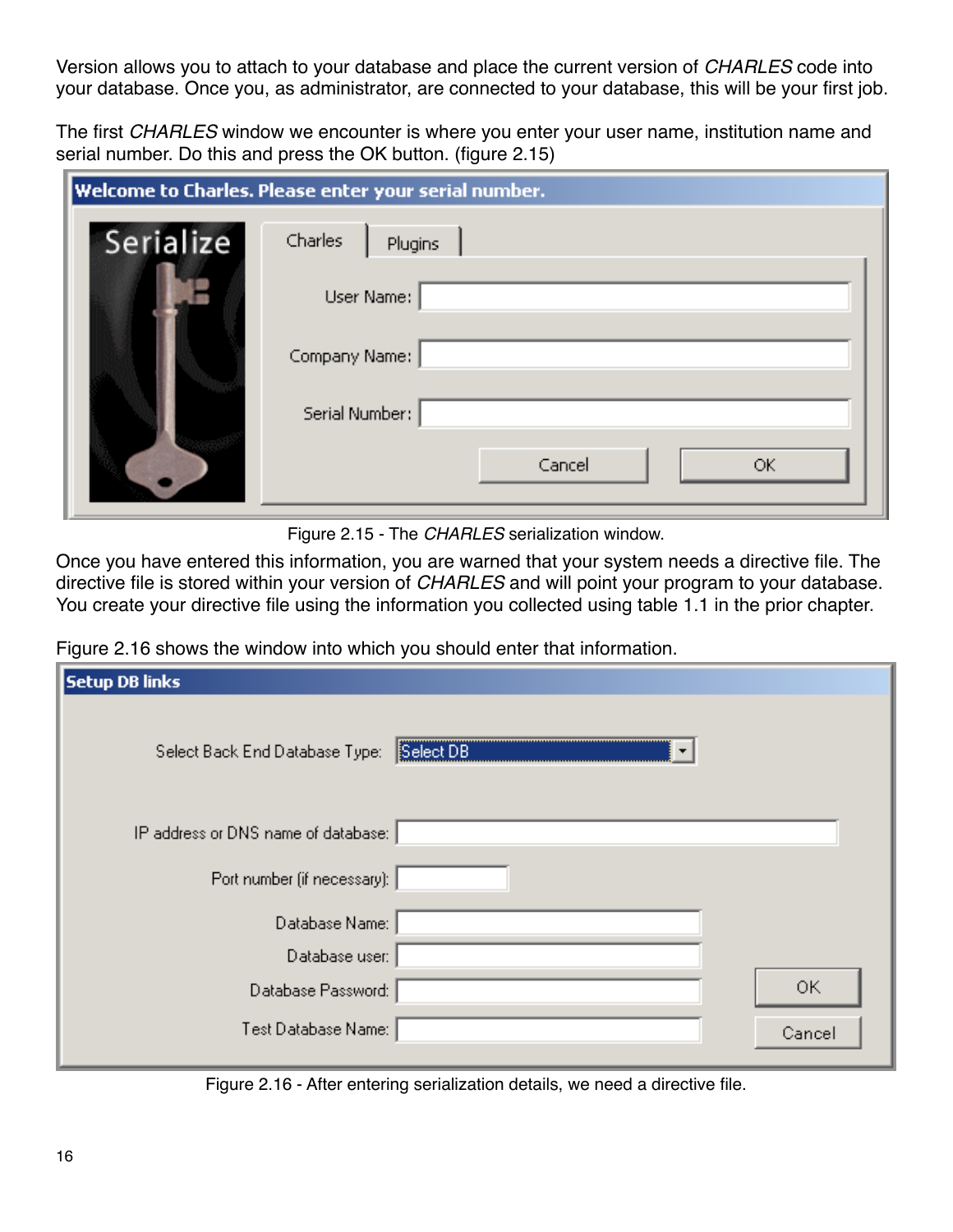Once you have entered your directive information, *CHARLES* will attempt to connect to your database. If it is successful, and is connecting for the first time, *CHARLES* will create all the database tables needed to run your operation (figure 2.17).

After creating the tables, you will be prompted to provide some information about your institution and you are on your way.



Figure 2.17 - *CHARLES* generates the necessary database tables.

The Concepts manual discusses Institution Specifics in chapter 12. The window you see is to enter your institution's specifics. At the very least, you should enter your institution's name. You will be allowed, once you've finished the setup, to return and update all of your institution's information. Please refer to the Concepts manual for further instruction.

Figure 2.18 shows the Institution Specifics window for you to enter this information.

|                             | MYSCHOOL<br>Acronym                                                                                                                     | Full Name | My School of Arts<br>Somewhere, US                                                 | Abbreviated<br>Name                                                         | My School of Arts                                           | Insert              |
|-----------------------------|-----------------------------------------------------------------------------------------------------------------------------------------|-----------|------------------------------------------------------------------------------------|-----------------------------------------------------------------------------|-------------------------------------------------------------|---------------------|
| System Preferences Pictures |                                                                                                                                         |           |                                                                                    |                                                                             |                                                             |                     |
| <b>Billing System</b>       | <b>O</b> Use Internal Billing System<br>O Export to IA/SIS Billing<br>○ Export to SCT/Banner Billing<br>○ Export to Other Billing       |           | <b>System Preferences</b><br>SMTP server:<br>eMail Return Address:                 |                                                                             | $\overline{\phantom{a}}$<br>Default Term<br>Current Version | Find<br>Edit        |
| Meal<br>Plans               | © Do not use Meal Plan Functions<br>O Export to Diebold/Griffin System<br>O Export to Blackboard System<br>O Use Internal Punch Cards   |           | eMail Suffix:<br>SMTP User Name:<br>(for authentication)<br>SMTP User<br>Password: |                                                                             |                                                             | <b>Delete</b>       |
|                             | © Do not export addresses<br>Registration System O Export to IA/SIS System<br>O Export to SCT/Banner System<br>O Export to Other System |           | Web Home:<br>Web Server:                                                           |                                                                             |                                                             |                     |
| Facilities<br>System        | C DO NOT Include Facilities Tracking<br>O Include Facilities Tracking                                                                   |           | <b>Room</b><br>Changes                                                             | C Handled in Academic Year Housing<br>O Handled in Residence Life Functions |                                                             |                     |
|                             | □ Use SSN as Student □ System allows smok □ System generates estime □ Summer as Academic Te                                             |           |                                                                                    |                                                                             |                                                             | <b>OK</b><br>Cancel |

Figure 2.18 - The type of information you should enter as your institution's specifics.

Finally, you should see the main *CHARLES* working window. If you get this far, you're ready to go.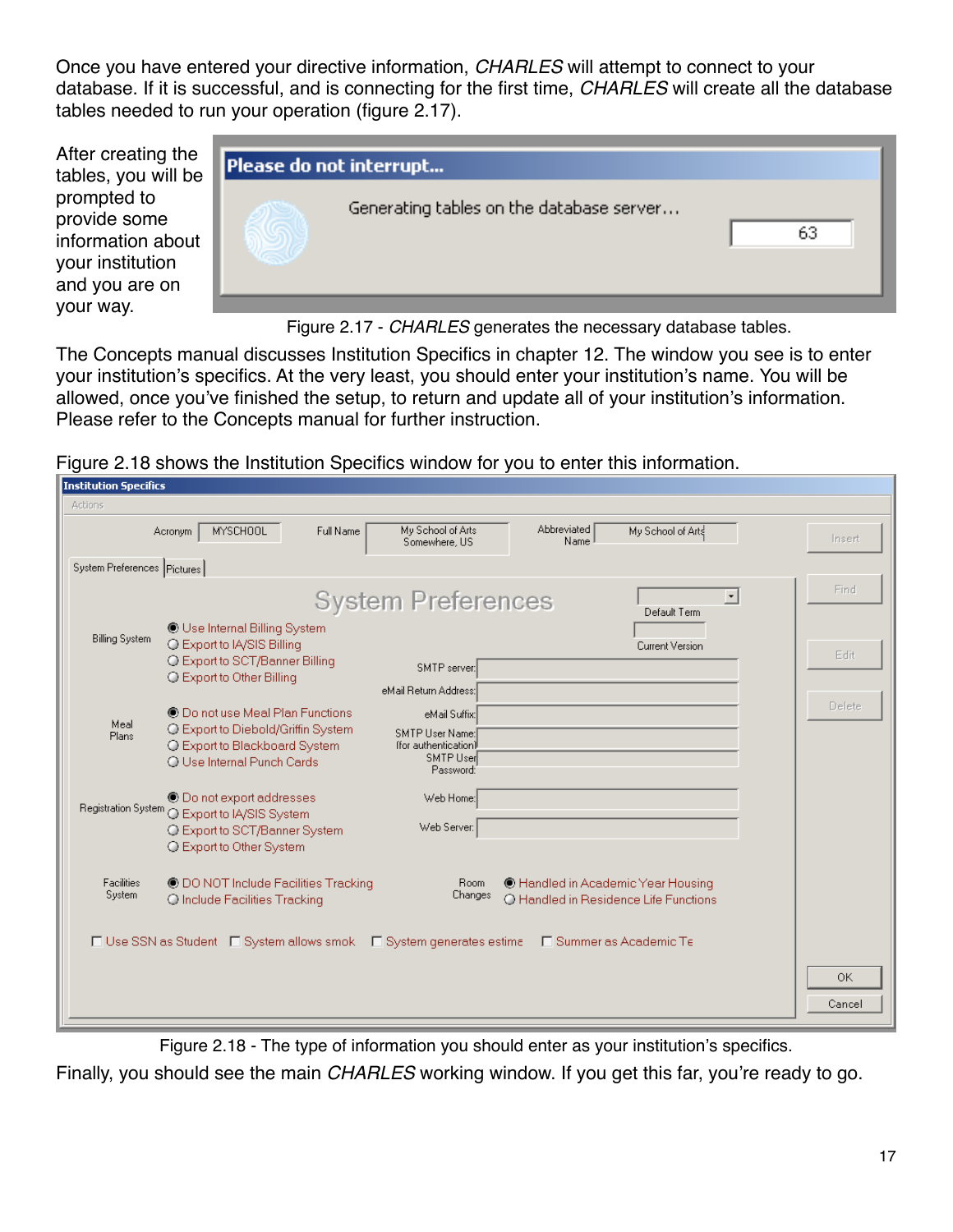The system is configured with a default user and password. The user's name is Admin, Systems and it's user login is Admin. Therefore, the password is SyAd and you will be prompted to change it as soon as you attempt to log in. Change it to something you will remember and something that no one else knows. Otherwise, anyone who knows this password will have total access to all functions of the system.

The final step is to place copies of your programs into the change management section of Systems Administration. Once you are logged in and your password changed, you can access the functions on the left of the working window. Double-click on Systems Administration and click on Version Updates.

When you installed CharlesAdmin.msi, a folder was placed in your Documents folder called Charles Libraries. In it you will find two files. These are the two files you must add to your Version Updates working window. (figure 2.19)

| My School of Arts                                                                                                                                                                                                                                              |                        |                                                                                                                                                                          |                                                                                         |
|----------------------------------------------------------------------------------------------------------------------------------------------------------------------------------------------------------------------------------------------------------------|------------------------|--------------------------------------------------------------------------------------------------------------------------------------------------------------------------|-----------------------------------------------------------------------------------------|
| Logoff<br>Admin                                                                                                                                                                                                                                                | <b>Version Updates</b> |                                                                                                                                                                          | <b>CHARLES®</b><br>College Housing Assignment & Residence<br>Life for Education Systems |
| Academic Year Housing<br>Residence Life<br>Summer Housing<br>Systems Administration<br>- Term Tables<br>System Tables<br>Data Import Utility<br>Institution Specifics<br>Trouble Tickets Admin<br>User Groups<br>Users<br>Version Updates<br><b>Web Portal</b> |                        | Insert New<br>Version of<br><b>CHARLES</b><br>Insert New<br>Verison of<br><b>UPDATER</b><br>Update History<br>Last Modified<br>Component<br>A<br>$\overline{\mathbf{v}}$ |                                                                                         |
| Using Real Data                                                                                                                                                                                                                                                |                        |                                                                                                                                                                          | DS<br>copyright $\otimes$ 2009<br>$\sum_{i=1}^{n}$                                      |

Figure 2.19 - The Version Updates working window.

There are two buttons and a list on this working window. One is to insert a new version of Charles. The other is to insert a new version of something called Updater. Charles versions are named "Charles.lbs" while updater versions are named "acopy.lbs". Click on the Charles button and you will be prompted for a file to insert. Navigate to the Charles Libraries folder and choose "Charles.lbs". You will be told whether or not the process succeeded.

Now do the same for the Updater button only, this time, select "acopy.lbs" from the same Charles Libraries folder.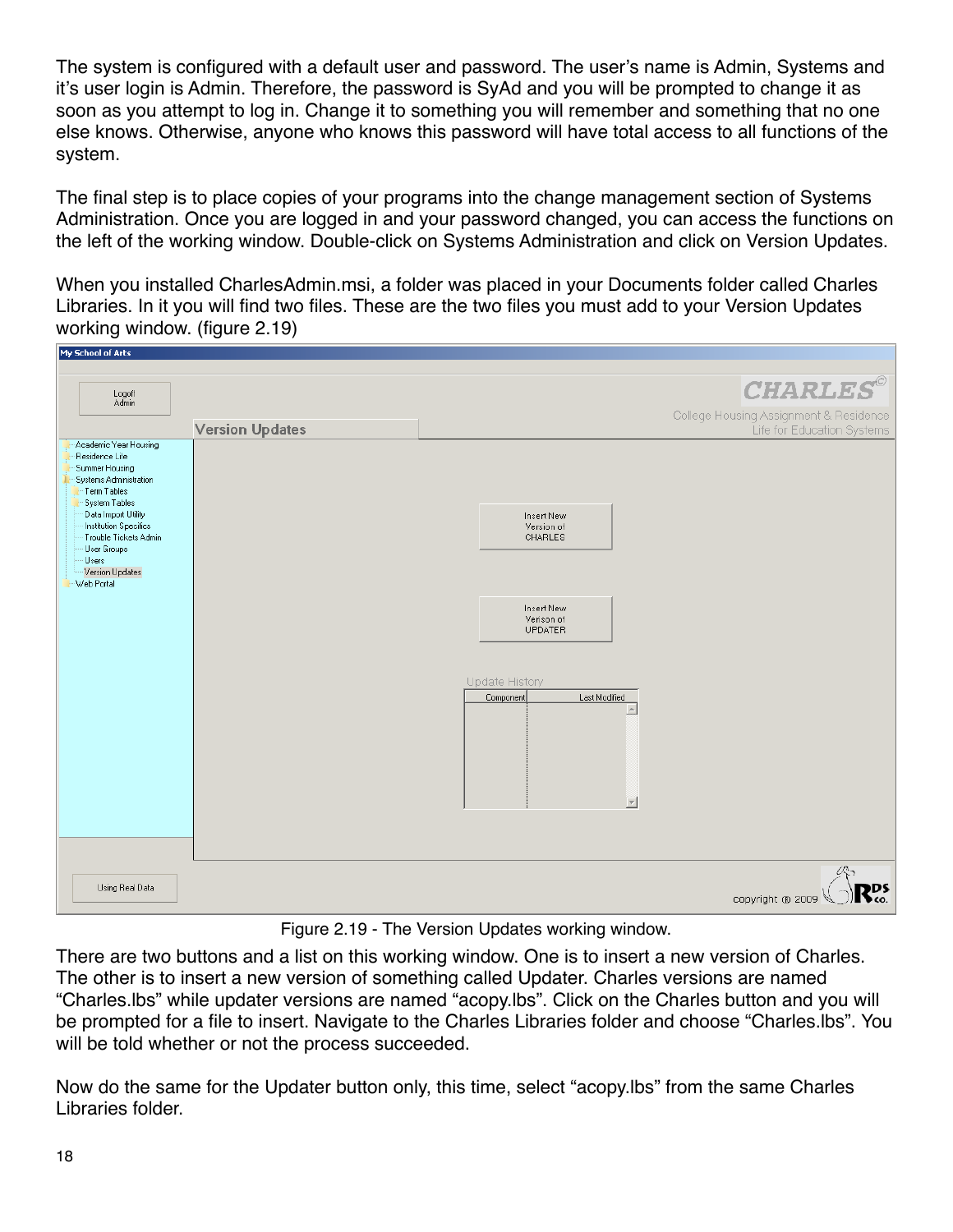You'll notice that the list will show you the updater libraries you have added to your database. (Figure 2.20)



Figure 2.20 - The Version Updates working window show you which components were added and when.

It may be important to point out that you may have many copies of the updaters in your database. You should know that when launching the *CHARLES* application, *CHARLES* will always refresh your local copy of both the Updater and the *CHARLES* code based upon the newest edition that exists in your database. If you have entered something in error, you need only double-click the line in the Update History list to delete it from your database. So, over time, if you wanted to go back in time to a prior version of *CHARLES*, simple double-click your way through the list until you are using the version you wanted. For maintenance purposes, you may want to delete old versions upon entry of a newer version. We leave that up to you.

## <span id="page-19-0"></span>**2.2.2 Windows Client Installer**

The Windows Client installation is very much the same as that of the administrator - but is lacking in all the *CHARLES* set up functions. Basically, if you follow these instructions, your database will already be running and your clients should be able to immediately connect once they have entered their user information, serial number and completed the directive file information window.

When you double-click the Charles.msi, *CHARLES* will be installed into your Programs folder, and its documentation will be installed in your documents folder in a folder called Charles Documentation.

Upon initial launch of *CHARLES*, you will be prompted for your name, institution and serial number. You will then be told that there is no directive file so you'll have to complete the Setup DB Links